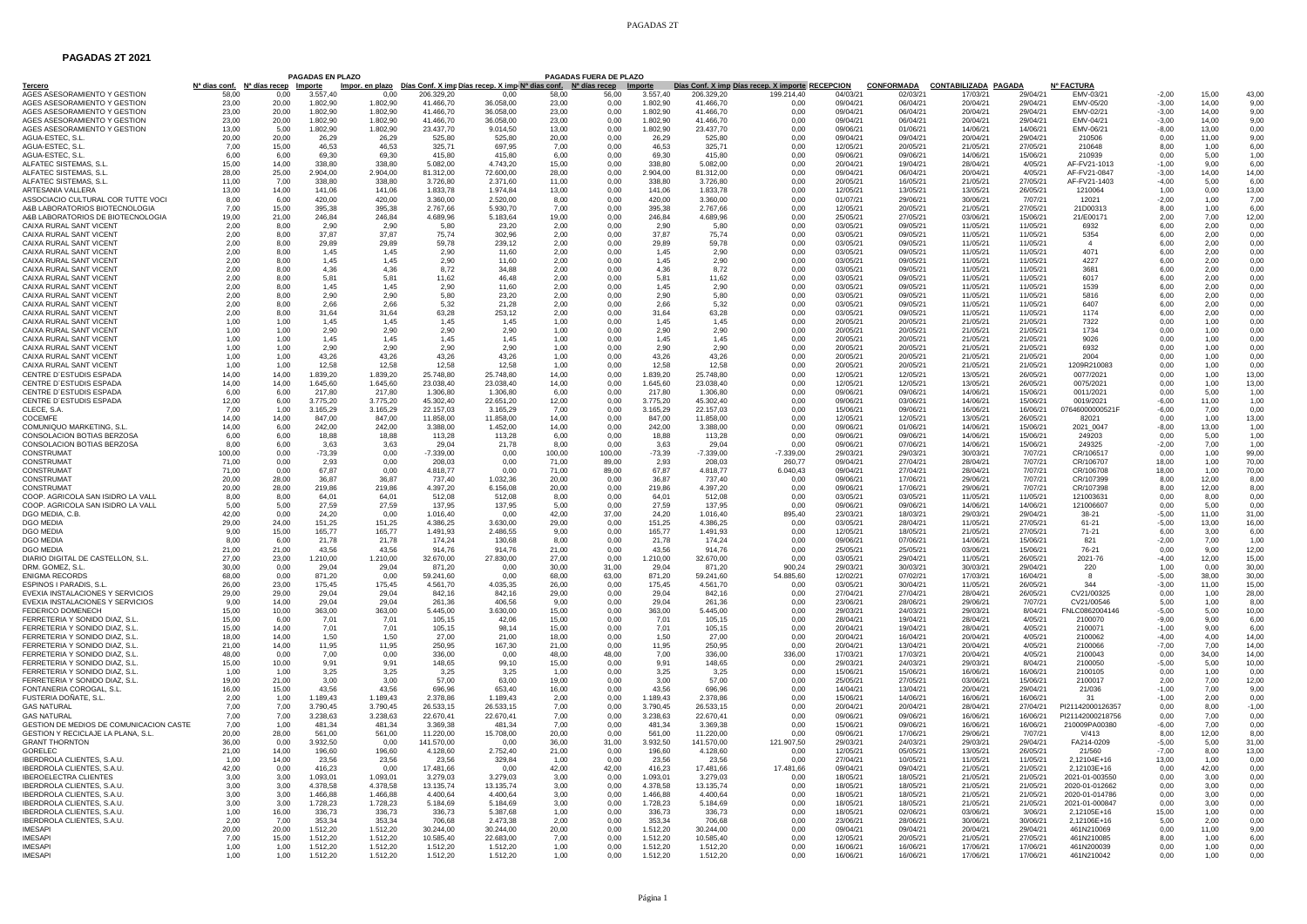| <b>IMESAPI</b><br><b>IMESAPI</b>                                                 | 1,00           | 1,00           | 722,61                | 722,61                | 722,61                  | 722,61                  | 1,00           | 0,00         | 722,61                | 722,61                  | 0,00         | 16/06/21             | 16/06/21             | 17/06/21             | 17/06/21             | 461N210113                           | 0,00                 | 1,00             | 0,00           |
|----------------------------------------------------------------------------------|----------------|----------------|-----------------------|-----------------------|-------------------------|-------------------------|----------------|--------------|-----------------------|-------------------------|--------------|----------------------|----------------------|----------------------|----------------------|--------------------------------------|----------------------|------------------|----------------|
| INGENIERIA PARA EL MEDIOAMBIENTE                                                 | 1,00<br>14,00  | 1,00<br>14,00  | 1.090,23<br>737,00    | 1.090,23<br>737,00    | 1.090,23<br>10.318,00   | 1.090,23<br>10.318,00   | 1.00<br>14,00  | 0.00<br>0.00 | 1.090,23<br>737,00    | 1.090,23<br>10.318,00   | 0,00<br>0,00 | 16/06/21<br>12/05/21 | 16/06/21<br>12/05/21 | 17/06/21<br>13/05/21 | 17/06/21<br>26/05/21 | 461N210114<br>F021022                | 0.00<br>0,00         | 1,00<br>1,00     | 0,00<br>13,00  |
| ISABEL CAÑEDO VEGA                                                               | 6.00           | 6.00           | 250,58                | 250.58                | 1.503.48                | 1.503.48                | 6.00           | 0,00         | 250.58                | 1.503,48                | 0,00         | 01/07/21             | 01/07/21             | 30/06/21             | 7/07/21              | 21/18                                | 0,00                 | $-1,00$          | 7,00           |
| JAVIER AGUILAR JIMENEZ<br>LABERIT SISTEMAS, S.L.                                 | 26,00<br>1.00  | 21,00<br>0,00  | 2.226,00<br>338.80    | 2.226,00<br>338.80    | 57.876,00<br>338.80     | 46.746,00<br>0.00       | 26,00<br>1.00  | 0,00<br>0,00 | 2.226,00<br>338,80    | 57.876,00<br>338.80     | 0,00<br>0,00 | 25/05/21<br>16/06/21 | 20/05/21<br>15/06/21 | 03/06/21<br>16/06/21 | 15/06/21<br>16/06/21 | 06//2021<br>AF-FV21-1737             | $-5,00$<br>$-1,00$   | 14,00<br>1,00    | 12,00<br>0,00  |
| LAURA VILLALBA IBAÑEZ                                                            | 20,00          | 20,00          | 370,88                | 370,88                | 7.417,60                | 7.417,60                | 20,00          | 0,00         | 370,88                | 7.417,60                | 0,00         | 09/04/21             | 09/04/21             | 20/04/21             | 29/04/21             | A2/00278                             | 0,00                 | 11,00            | 9,00           |
| LAURA VILLALBA IBAÑEZ<br>LOOMIS SPAIN, S.A.                                      | 20,00<br>8,00  | 20,00<br>8,00  | 106.00<br>498,62      | 106,00<br>498,62      | 2.120,00<br>3.988,96    | 2.120,00<br>3.988.96    | 20,00<br>8,00  | 0,00<br>0,00 | 106.00<br>498,62      | 2.120,00<br>3.988,96    | 0,00<br>0,00 | 09/04/21<br>03/05/21 | 09/04/21<br>03/05/21 | 20/04/21<br>11/05/21 | 29/04/21<br>11/05/21 | FLA/00084<br>1202R930012             | 0,00<br>0,00         | 11,00<br>8,00    | 9,00<br>0,00   |
| LOOMIS SPAIN, S.A                                                                | 8.00           | 8,00           | 488,84                | 488,84                | 3.910,72                | 3.910.72                | 8.00           | 0,00         | 488,84                | 3.910,72                | 0,00         | 03/05/21             | 03/05/21             | 11/05/21             | 11/05/21             | 1209R210083                          | 0,00                 | 8.00             | 0,00           |
| LOOMIS SPAIN, S.A<br>LOOMIS SPAIN, S.A                                           | 12,00<br>1.00  | 8,00<br>0,00   | 498,62<br>498.62      | 498,62<br>498,62      | 5.983,44<br>498,62      | 3.988,96<br>0.00        | 12,00<br>1.00  | 0,00<br>0,00 | 498,62<br>498,62      | 5.983,44<br>498.62      | 0,00<br>0,00 | 03/05/21<br>13/05/21 | 29/04/21<br>12/05/21 | 11/05/21<br>13/05/21 | 11/05/21<br>13/05/21 | 1203R930023<br>1212R210114           | $-4,00$<br>$-1,00$   | 12,00<br>1,00    | 0,00<br>0.00   |
| LOOMIS SPAIN, S.A                                                                | 1,00           | 0,00           | 62,15                 | 62,15                 | 62,15                   | 0,00                    | 1,00           | 0,00         | 62,15                 | 62.15                   | 0,00         | 13/05/21             | 12/05/21             | 13/05/21             | 13/05/21             | 1212R210125                          | $-1,00$              | 1,00             | 0,00           |
| LOOMIS SPAIN, S.A<br>LOOMIS SPAIN, S.A.                                          | 14.00<br>7,00  | 1,00<br>5,00   | 498,62<br>498,62      | 498,62<br>498,62      | 6.980,68<br>3.490,34    | 498,62<br>2.493,10      | 14,00<br>7,00  | 0,00<br>0,00 | 498,62<br>498,62      | 6.980,68<br>3.490,34    | 0,00<br>0,00 | 12/05/21<br>09/06/21 | 29/04/21<br>07/06/21 | 13/05/21<br>14/06/21 | 13/05/21<br>14/06/21 | 1203R930023<br>1205R930046           | $-13,00$<br>$-2,00$  | 14,00<br>7,00    | 0,00<br>0,00   |
| LYDIA JOVER MOLINER                                                              | 0,00           | 0,00           | 1.028,50              | 1.028,50              | 0.00                    | 0.00                    | 0.00           | 0,00         | 1.028,50              | 0.00                    | 0,00         | 30/06/21             | 30/06/21             | 30/06/21             | 30/06/21             | 1000339                              | 0,00                 | 0,00             | 0,00           |
| MANANTIAL DE IDEAS, S.L                                                          | 1,00           | 1,00           | 504,16                | 504,16                | 504,16                  | 504,16                  | 1,00           | 0,00         | 504,16                | 504,16                  | 0,00         | 12/05/21             | 12/05/21             | 13/05/21             | 13/05/21             | 21000376                             | 0,00                 | 1,00             | 0,00           |
| MANANTIAL DE IDEAS, S.L<br>MANANTIAL DE IDEAS, S.L                               | 3,00<br>3,00   | 1,00<br>1,00   | 57,55<br>138,90       | 57,55<br>138,90       | 172,65<br>416,70        | 57,55<br>138,90         | 3,00<br>3,00   | 0,00<br>0,00 | 57,55<br>138,90       | 172,65<br>416,70        | 0,00<br>0,00 | 12/05/21<br>12/05/21 | 10/05/21<br>10/05/21 | 13/05/21<br>13/05/21 | 13/05/21<br>13/05/21 | 21000264<br>21000444                 | $-2,00$<br>$-2,00$   | 3,00<br>3,00     | 0,00<br>0,00   |
| MANANTIAL DE IDEAS, S.L                                                          | 3.00           | 1,00           | 504,16                | 504,16                | 1.512,48                | 504.16                  | 3.00           | 0,00         | 504,16                | 1.512,48                | 0,00         | 12/05/21             | 10/05/21             | 13/05/21             | 13/05/21             | 21000572                             | $-2,00$              | 3,00             | 0.00           |
| MANANTIAL DE IDEAS, S.L<br>MANANTIAL DE IDEAS, S.L                               | 13,00<br>13.00 | 9,00<br>9,00   | 504,16<br>1.200,11    | 504,16<br>1.200,11    | 6.554,08<br>15.601,43   | 4.537,44<br>10,800.99   | 13,00<br>13,00 | 0,00<br>0,00 | 504,16<br>1.200,11    | 6.554,08<br>15.601,43   | 0,00<br>0,00 | 25/05/21<br>25/05/21 | 21/05/21<br>21/05/21 | 03/06/21<br>03/06/21 | 3/06/21<br>3/06/21   | 21000808<br>21000831                 | $-4,00$<br>$-4,00$   | 13,00<br>13,00   | 0,00<br>0,00   |
| MANANTIAL DE IDEAS, S.L.                                                         | 13,00          | 9,00           | 761,57                | 761.57                | 9.900,41                | 6.854,13                | 13,00          | 0,00         | 761,57                | 9.900,41                | 0,00         | 25/05/21             | 21/05/21             | 03/06/21             | 3/06/21              | 21000648                             | $-4,00$              | 13,00            | 0,00           |
| MANANTIAL DE IDEAS, S.L.<br>MANANTIAL DE IDEAS, S.L.                             | 1,00<br>1,00   | 1,00<br>1,00   | 504,16<br>1.370,70    | 504,16<br>1.370,70    | 504,16<br>1.370,70      | 504,16<br>1.370,70      | 1,00<br>1.00   | 0,00<br>0,00 | 504,16<br>1.370,70    | 504,16<br>1.370,70      | 0,00<br>0,00 | 29/06/21<br>29/06/21 | 29/06/21<br>29/06/21 | 30/06/21<br>30/06/21 | 30/06/21<br>30/06/21 | 21000979<br>21001034                 | 0,00<br>0,00         | 1,00<br>1,00     | 0,00<br>0,00   |
| MARIO SALAFRANCA                                                                 | 30,00          | 0,00           | 353,00                | 353,00                | 10.590,00               | 0.00                    | 30,00          | 31,00        | 353,00                | 10.590,00               | 10.943,00    | 29/03/21             | 30/03/21             | 29/03/21             | 29/04/21             | 32                                   | 1,00                 | $-1,00$          | 31,00          |
| <b>MEDIA MARKT</b><br>MOTOCICLOS SERRANO, S.L.U.                                 | 18.00<br>25,00 | 9,00<br>21,00  | 1.452,00<br>42,86     | 1.452,00<br>42,86     | 26.136,00<br>1.071,50   | 13.068,00<br>900.06     | 18,00<br>25,00 | 0,00<br>0.00 | 1.452,00<br>42,86     | 26.136,00<br>1.071,50   | 0,00<br>0,00 | 12/05/21<br>25/05/21 | 03/05/21<br>21/05/21 | 21/05/21<br>03/06/21 | 21/05/21<br>15/06/21 | E234-60534906<br>201868              | $-9,00$<br>$-4,00$   | 18,00<br>13,00   | 0,00<br>12,00  |
| MOTOCICLOS SERRANO, S.L.U.                                                       | 25,00          | 21,00          | 57,58                 | 57,58                 | 1.439.50                | 1.209,18                | 25,00          | 0,00         | 57,58                 | 1.439,50                | 0,00         | 25/05/21             | 21/05/21             | 03/06/21             | 15/06/21             | 202060                               | $-4,00$              | 13,00            | 12,00          |
| MOTOCICLOS SERRANO, S.L.U.                                                       | 8.00<br>2.00   | 2,00<br>2,00   | 29,55<br>4.362,33     | 29.55<br>4.362,33     | 236,40<br>8.724,66      | 59.10<br>8.724,66       | 8,00<br>2,00   | 0,00<br>0,00 | 29,55<br>4.362,33     | 236,40<br>8.724,66      | 0,00<br>0,00 | 05/07/21<br>05/07/21 | 29/06/21<br>05/07/21 | 30/06/21<br>30/06/21 | 7/07/21<br>7/07/21   | 201869<br>FV21-11514                 | $-6,00$<br>0.00      | 1,00<br>$-5,00$  | 7,00<br>7,00   |
| MUNOZ BOSCH<br>NATURGY IBERIA, S.A                                               | 1,00           | 8,00           | 3.617,22              | 3.617,22              | 3.617,22                | 28.937,76               | 1,00           | 0,00         | 3.617,22              | 3.617,22                | 0,00         | 03/05/21             | 10/05/21             | 11/05/21             | 11/05/21             | FE21321347007275                     | 7,00                 | 1,00             | 0,00           |
| NATURGY IBERIA, S.A                                                              | 1,00           | 8,00           | 4.001,54              | 4.001,54              | 4.001,54                | 32.012,32               | 1,00           | 0,00         | 4.001,54              | 4.001,54                | 0,00         | 03/05/21             | 10/05/21             | 11/05/21             | 11/05/21             | FE20321344641778                     | 7,00                 | 1,00             | 0,00           |
| NATURGY IBERIA, S.A<br>NATURGY IBERIA, S.A                                       | 1,00<br>1,00   | 14,00<br>1,00  | 2.998,16<br>3.854,04  | 2.998,16<br>3.854,04  | 2.998,16<br>3.854,04    | 41.974,24<br>3.854.04   | 1,00<br>1,00   | 0,00<br>0,00 | 2.998,16<br>3.854,04  | 2.998,16<br>3.854,04    | 0,00<br>0,00 | 20/05/21<br>10/05/21 | 02/06/21<br>10/05/21 | 03/06/21<br>11/05/21 | 3/06/21<br>11/05/21  | FE21321351594284<br>FE21321349347482 | 13,00<br>0.00        | 1,00<br>1,00     | 0,00<br>0,00   |
| NITROPARIS, S.L.                                                                 | 4,00           | 6,00           | 258,92                | 258,92                | 1.035,68                | 1.553,52                | 4,00           | 0.00         | 258,92                | 1.035,68                | 0,00         | 09/06/21             | 11/06/21             | 14/06/21             | 15/06/21             | FAB210300                            | 2,00                 | 3,00             | 1,00           |
| NOGUERA ABOGADOS<br>ORTUS                                                        | 13,00<br>18.00 | 6,00<br>6,00   | 839,99<br>12.167,76   | 839,99<br>12.167,76   | 10.919,87<br>219.019,68 | 5.039,94<br>73.006,56   | 13,00<br>18,00 | 0,00<br>0,00 | 839,99<br>12.167,76   | 10.919,87<br>219.019,68 | 0,00<br>0,00 | 09/06/21<br>09/06/21 | 02/06/21<br>28/05/21 | 14/06/21<br>14/06/21 | 15/06/21<br>15/06/21 | N/000218/21<br>21/148                | $-7,00$<br>$-12,00$  | 12,00<br>17,00   | 1,00<br>1,00   |
| PATRICIA FLOR                                                                    | 22,00          | 14,00          | 120,00                | 120,00                | 2.640,00                | 1.680.00                | 22,00          | 0,00         | 120,00                | 2.640,00                | 0,00         | 12/05/21             | 04/05/21             | 13/05/21             | 26/05/21             | PS-2021-0181                         | $-8,00$              | 9,00             | 13,00          |
| QUALITAS OBRAS, SERVICIOS E INGENIERIA<br>QUALITAS OBRAS, SERVICIOS E INGENIERIA | 10,00<br>10,00 | 10,00<br>10,00 | 4.235,00<br>11.616,00 | 4.235,00<br>11.616,00 | 42.350,00<br>116.160.00 | 42.350,00<br>116,160.00 | 10,00<br>10,00 | 0,00<br>0,00 | 4.235,00<br>11.616,00 | 42.350,00<br>116.160,00 | 0,00<br>0,00 | 29/03/21<br>29/03/21 | 29/03/21<br>29/03/21 | 29/03/21<br>29/03/21 | 8/04/21<br>8/04/21   | 68/21<br>71/21                       | 0,00<br>0,00         | 0,00<br>0,00     | 10,00<br>10,00 |
| REGISTRO MERCANTIL CASTELLON                                                     | 20,00          | 20,00          | 58,52                 | 58,52                 | 1.170,40                | 1.170,40                | 20,00          | 0,00         | 58,52                 | 1.170,40                | 0,00         | 09/04/21             | 09/04/21             | 20/04/21             | 29/04/21             | BORME/2021/1127                      | 0,00                 | 11,00            | 9,00           |
| REGISTRO MERCANTIL CASTELLON<br>REGISTRO MERCANTIL CASTELLON                     | 20,00<br>20.00 | 20,00<br>20,00 | 601,97<br>22,30       | 601,97<br>22,30       | 12.039,40<br>446.00     | 12.039,40<br>446.00     | 20,00<br>20,00 | 0,00<br>0,00 | 601,97<br>22,30       | 12.039,40<br>446.00     | 0,00<br>0,00 | 09/04/21<br>09/04/21 | 09/04/21<br>09/04/21 | 20/04/21<br>20/04/21 | 29/04/21<br>29/04/21 | D4/2021/1520<br>D4/2020/4264         | 0,00<br>0.00         | 11,00<br>11,00   | 9,00<br>9,00   |
| REGISTRO MERCANTIL CASTELLON                                                     | 20,00          | 20,00          | 22,30                 | 22,30                 | 446,00                  | 446,00                  | 20,00          | 0.00         | 22,30                 | 446,00                  | 0,00         | 09/04/21             | 09/04/21             | 20/04/21             | 29/04/21             | D4/2020/2192                         | 0,00                 | 11,00            | 9,00           |
| RENTOKIL INITIAL ESPANA. S.A<br>ROSA SANCHEZ SEGARRA                             | 7.00<br>1,00   | 14,00<br>1,00  | 268.02<br>510,00      | 268,02<br>510,00      | 1.876,14<br>510,00      | 3.752,28<br>510,00      | 7,00<br>1,00   | 0,00<br>0,00 | 268.02<br>510,00      | 1.876,14<br>510,00      | 0,00<br>0,00 | 27/04/21<br>12/05/21 | 04/05/21<br>12/05/21 | 11/05/21<br>13/05/21 | 11/05/21<br>13/05/21 | 200659372<br>2021/01                 | 7,00<br>0,00         | 7,00<br>1,00     | 0.00<br>0,00   |
| ROSA SANCHEZ SEGARRA                                                             | 1.00           | 1,00           | 510,00                | 510,00                | 510,00                  | 510,00                  | 1.00           | 0,00         | 510,00                | 510.00                  | 0,00         | 15/06/21             | 15/06/21             | 16/06/21             | 16/06/21             | 2021/02                              | 0,00                 | 1,00             | 0,00           |
| RS JIMENEZ 2018, S.L.                                                            | 31,00          | 0,00           | 560,23                | 0,00                  | 17.367,13               | 0.00                    | 31,00          | 43,00        | 560,23                | 17.367,13               | 24.089,89    | 17/03/21             | 29/03/21             | 29/03/21             | 29/04/21             | 210242                               | 12,00                | 0,00             | 31,00          |
| SANIKEY REPRESENTATIVES<br>SANIKEY REPRESENTATIVES                               | 34,00<br>34,00 | 14,00<br>14,00 | 1.938,21<br>456,90    | 0,00<br>0,00          | 65.899,14<br>15.534,60  | 27.134,94<br>6.396,60   | 34,00<br>34,00 | 0,00<br>0,00 | 1.938,21<br>456,90    | 65.899,14<br>15.534,60  | 0,00<br>0,00 | 20/04/21<br>20/04/21 | 31/03/21<br>31/03/21 | 28/04/21<br>28/04/21 | 4/05/21<br>4/05/21   | V21/210358<br>V21/210309             | $-20,00$<br>$-20,00$ | 28,00<br>28,00   | 6,00<br>6,00   |
| SANIKEY                                                                          | 15,00          | 14,00          | 295,12                | 295,12                | 4.426,80                | 4.131,68                | 15,00          | 0,00         | 295,12                | 4.426,80                | 0,00         | 12/05/21             | 11/05/21             | 13/05/21             | 26/05/21             | V21/210489                           | $-1,00$              | 2,00             | 13,00          |
| SANIKEY<br><b>SANIKE</b>                                                         | 15,00<br>15.00 | 14,00<br>14,00 | 691,48<br>140,53      | 691,48<br>140,53      | 10.372,20<br>2.107.95   | 9.680,72<br>1.967,42    | 15,00<br>15.00 | 0,00<br>0,00 | 691,48<br>140,53      | 10.372,20<br>2.107,95   | 0,00<br>0,00 | 12/05/21<br>12/05/21 | 11/05/21<br>11/05/21 | 13/05/21<br>13/05/21 | 26/05/21<br>26/05/21 | V21/210620<br>V21/210729             | $-1,00$<br>$-1,00$   | 2,00<br>2,00     | 13,00<br>13,00 |
| <b>SANIKE</b>                                                                    | 13,00          | 14,00          | 32,91                 | 32,91                 | 427,83                  | 460,74                  | 13,00          | 0,00         | 32,91                 | 427,83                  | 0,00         | 12/05/21             | 13/05/21             | 13/05/21             | 26/05/21             | V21/211097                           | 1,00                 | 0,00             | 13,00          |
| SEGARRA BARBERA<br>SEGARRA BARBERA                                               | 14.00<br>9,00  | 15,00<br>15,00 | 135.50<br>11,30       | 135,50<br>11,30       | 1.897,00<br>101,70      | 2.032,50<br>169,50      | 14,00<br>9,00  | 0,00<br>0,00 | 135,50<br>11,30       | 1.897,00<br>101,70      | 0,00<br>0,00 | 12/05/21<br>12/05/21 | 13/05/21<br>18/05/21 | 13/05/21<br>21/05/21 | 27/05/21<br>27/05/21 | A/21073<br>A/21071                   | 1.00<br>6,00         | 0,00<br>3,00     | 14,00<br>6,00  |
| SEGARRA BARBERA                                                                  | 7,00           | 15,00          | 67,49                 | 67,49                 | 472,43                  | 1.012,35                | 7,00           | 0,00         | 67,49                 | 472,43                  | 0,00         | 12/05/21             | 20/05/21             | 21/05/21             | 27/05/21             | A/21072                              | 8,00                 | 1,00             | 6,00           |
| SERVICIOS INTEGRALES VEHICULOS URBANOS<br><b>SERVIFOT</b>                        | 5,00<br>12,00  | 2,00<br>0,00   | 605,00<br>746,51      | 605,00<br>746,51      | 3.025,00<br>8.958,12    | 1.210,00<br>0.00        | 5,00<br>12,00  | 0,00<br>0,00 | 605,00<br>746,51      | 3.025,00<br>8.958,12    | 0,00<br>0,00 | 05/07/21<br>29/06/21 | 02/07/21<br>17/06/21 | 30/06/21<br>29/06/21 | 7/07/21<br>29/06/21  | V210614<br>003129-A                  | $-3,00$<br>$-12,00$  | $-2,00$<br>12,00 | 7,00<br>0,00   |
| SERVINET SISTEMAS Y COMUNICACION, S.L.                                           | 5.00           | 1,00           | 515,56                | 515,56                | 2.577,80                | 515,56                  | 5.00           | 0,00         | 515,56                | 2.577,80                | 0,00         | 15/06/21             | 11/06/21             | 16/06/21             | 16/06/21             | M21/537                              | $-4,00$              | 5,00             | 0,00           |
| SERVINET SISTEMAS Y COMUNICACION, S.L<br>SERVINET SISTEMAS Y COMUNICACION, S.L   | 5,00<br>5,00   | 1,00<br>1,00   | 515,56<br>515,56      | 515,56<br>515,56      | 2.577,80<br>2.577,80    | 515.56<br>515,56        | 5.00<br>5,00   | 0,00<br>0,00 | 515,56<br>515,56      | 2.577,80<br>2.577,80    | 0,00<br>0,00 | 15/06/21<br>15/06/21 | 11/06/21<br>11/06/21 | 16/06/21<br>16/06/21 | 16/06/21<br>16/06/21 | M21/400<br>M21/351                   | $-4,00$<br>$-4,00$   | 5,00<br>5,00     | 0.00<br>0,00   |
| SERVINET SISTEMAS Y COMUNICACION, S.L.                                           | 5,00           | 1,00           | 515,56                | 515,56                | 2.577,80                | 515,56                  | 5.00           | 0,00         | 515,56                | 2.577,80                | 0,00         | 15/06/21             | 11/06/21             | 16/06/21             | 16/06/21             | M21/210                              | $-4,00$              | 5,00             | 0,00           |
| SOCIEDAD ESTATAL CORREOS Y TELEGRAFOS<br>SOCIEDAD ESTATAL CORREOS Y TELEGRAFOS   | 8,00<br>12,00  | 1,00<br>5,00   | 16,59<br>13,32        | 16,59<br>13,32        | 132,72<br>159,84        | 16,59<br>66,60          | 8.00<br>12,00  | 0,00<br>0,00 | 16,59<br>13,32        | 132.72<br>159,84        | 0,00<br>0,00 | 12/05/21<br>09/06/21 | 05/05/21<br>02/06/21 | 13/05/21<br>14/06/21 | 13/05/21<br>14/06/21 | TI210949231<br>F210150292            | $-7,00$<br>$-7,00$   | 8,00<br>12,00    | 0,00<br>0,00   |
| SOCIEDAD GENERAL DE AUTORES Y EDITORES                                           | 21,00          | 7,00           | 2.170,10              | 2.170,10              | 45.572,10               | 15.190.70               | 21,00          | 0,00         | 2.170,10              | 45.572,10               | 0,00         | 09/06/21             | 26/05/21             | 16/06/21             | 16/06/21             | 1210250232                           | $-14,00$             | 21,00            | 0,00           |
| SOLUCIONES TECNOLOGICAS DEPORTIVAS, S.L<br>TELECSO                               | 6,00<br>13,00  | 6,00<br>6,00   | 348,86<br>630,45      | 348,86<br>630,45      | 2.093,16<br>8.195,85    | 2.093,16<br>3.782,70    | 6,00<br>13,00  | 0,00<br>0,00 | 348,86<br>630,45      | 2.093,16<br>8.195,85    | 0,00<br>0,00 | 09/06/21<br>09/06/21 | 09/06/21<br>02/06/21 | 14/06/21<br>14/06/21 | 15/06/21<br>15/06/21 | 21/53<br>21.05.00392                 | 0,00<br>$-7,00$      | 5,00<br>12,00    | 1,00<br>1,00   |
| TELECSO                                                                          | 13,00          | 6,00           | 437,05                | 437,05                | 5.681,65                | 2.622,30                | 13,00          | 0.00         | 437,05                | 5.681,65                | 0,00         | 09/06/21             | 02/06/21             | 14/06/21             | 15/06/21             | 21.05.00368                          | $-7,00$              | 12,00            | 1,00           |
| TELEFONICA DE ESPAÑA, S.A.U.<br>TELEFONICA DE ESPANA, S.A.U                      | 3.00<br>12,00  | 9,00<br>13,00  | 74.40<br>74,40        | 74,40<br>74,40        | 223,20<br>892,80        | 669.60<br>967,20        | 3.00<br>12,00  | 0,00<br>0,00 | 74,40<br>74.40        | 223.20<br>892,80        | 0,00<br>0,00 | 12/05/21<br>16/06/21 | 18/05/21<br>17/06/21 | 21/05/21<br>29/06/21 | 21/05/21<br>29/06/21 | TA6OM0015747<br>FMDVAFE0022786       | 6,00<br>1,00         | 3,00<br>12,00    | 0,00<br>0,00   |
| TESORERIA GENERAL SEGURIDAD SOCIAL                                               | 0.00           | 0,00           | 143,78                | 143,78                | 0.00                    | 0,00                    | 0.00           | 0,00         | 143,78                | 0.00                    | 0,00         | 04/05/21             | 04/05/21             | 04/05/21             | 4/05/21              |                                      | 0.00                 | 0,00             | 0,00           |
| TORROVAL Y LOPEZ<br><b>TYCO INTEGRATED SECURITY</b>                              | 26,00<br>9.00  | 23,00<br>9,00  | 2.299,00<br>40.12     | 2.299,00<br>40,12     | 59.774,00<br>361.08     | 52.877,00<br>361.08     | 26,00<br>9.00  | 0,00<br>0,00 | 2.299,00<br>40,12     | 59.774,00<br>361.08     | 0,00<br>0,00 | 03/05/21<br>12/05/21 | 30/04/21<br>12/05/21 | 11/05/21<br>21/05/21 | 26/05/21<br>21/05/21 | C2021/1517<br>ISD/30232470           | $-3,00$<br>0,00      | 11,00<br>9,00    | 15,00<br>0,00  |
| TYCO INTEGRATED SECURITY                                                         | 5,00           | 5,00           | 40,12                 | 40,12                 | 200,60                  | 200,60                  | 5,00           | 0,00         | 40,12                 | 200,60                  | 0,00         | 09/06/21             | 09/06/21             | 14/06/21             | 14/06/21             | ISD/30345794                         | 0,00                 | 5,00             | 0,00           |
| VALORA PREVENCION. S.L<br>VALORA PREVENCION, S.L                                 | 8.00<br>5,00   | 8,00<br>5,00   | 480,00<br>470,45      | 480,00<br>470,45      | 3.840,00<br>2.352,25    | 3.840,00<br>2.352,25    | 8.00<br>5.00   | 0,00<br>0.00 | 480,00<br>470,45      | 3.840,00<br>2.352,25    | 0,00<br>0,00 | 03/05/21<br>09/06/21 | 03/05/21<br>09/06/21 | 11/05/21<br>14/06/21 | 11/05/21<br>14/06/21 | F450344<br>F463038                   | 0,00<br>0,00         | 8.00<br>5,00     | 0,00<br>0,00   |
| VALORA PREVENCION, S.L.                                                          | 12.00          | 5,00           | 1.922.92              | 1.922,92              | 23.075,04               | 9.614.60                | 12.00          | 0.00         | 1.922,92              | 23.075,04               | 0.00         | 09/06/21             | 02/06/21             | 14/06/21             | 14/06/21             | F463810                              | $-7,00$              | 12,00            | 0,00           |
| /ALBI`<br>VALBIT                                                                 | 1,00<br>1.00   | 3,00           | 332,75                | 332,75<br>196,02      | 332,75                  | 998,25<br>1.764,18      | 1,00<br>1.00   | 0,00<br>0.00 | 332,75                | 332,75<br>196,02        | 0,00<br>0.00 | 18/05/2              | 20/05/2              | 21/05/2              | 21/05/21<br>21/05/21 | 21-0393                              | 2,00<br>8.00         | 1,00             | 0,00<br>0,00   |
| VALBIT                                                                           | 7,00           | 9,00<br>9,00   | 196,02<br>210,35      | 210,35                | 196,02<br>1.472,45      | 1.893,15                | 7,00           | 0,00         | 196,02<br>210,35      | 1.472,45                | 0,00         | 12/05/21<br>25/05/21 | 20/05/21<br>27/05/21 | 21/05/21<br>03/06/21 | 03/06/21             | 21-0363<br>21-0406                   | 2,00                 | 1,00<br>7,00     | 0,00           |
| VALBIT                                                                           | 5,00           | 5,00           | 598,95                | 598,95                | 2.994,75                | 2.994,75                | 5,00           | 0,00         | 598.95                | 2.994,75                | 0,00         | 09/06/21             | 09/06/21             | 14/06/21             | 14/06/21             | 21-0437                              | 0,00                 | 5,00             | 0,00           |
| VALBIT<br>VALENCIANA DE REVISIONES, S.L.                                         | 1,00<br>1,00   | 1,00<br>6,00   | 196,02<br>51,20       | 196,02<br>51,20       | 196,02<br>51,20         | 196,02<br>307,20        | 1,00<br>1,00   | 0,00<br>0,00 | 196,02<br>51,20       | 196,02<br>51,20         | 0,00<br>0,00 | 15/06/21<br>23/06/21 | 15/06/21<br>28/06/21 | 16/06/21<br>29/06/21 | 16/06/21<br>29/06/21 | 21-0464<br>2021/5/00005979           | 0,00<br>5,00         | 1,00<br>1,00     | 0,00<br>0,00   |
| VICENTE DIAGO SEGARRA                                                            | 34,00          | 29,00          | 568,70                | 0,00                  | 19.335,80               | 16.492.30               | 34,00          | 0,00         | 568.70                | 19.335,80               | 0,00         | 27/04/21             | 22/04/21             | 11/05/21             | 26/05/21             | A27/21                               | $-5,00$              | 19,00            | 15,00          |
| VICENTE DIAGO SEGARRA<br>VICENTE DIAGO SEGARRA                                   | 26,00<br>21,00 | 21.00<br>14,00 | 568,7<br>568.7        | 568,70<br>568,70      | 14.786,20<br>11.942,70  | 11.942,70<br>7.961,80   | 26,00<br>21,00 | 0.00<br>0,00 | 568,70<br>568.70      | 14.786,20<br>11.942,70  | 0,00<br>0,00 | 25/05/21<br>23/06/21 | 20/05/21<br>16/06/21 | 03/06/21<br>29/06/21 | 15/06/21<br>07/07/21 | A33<br>A35-21                        | $-5,00$<br>$-7,00$   | 14,00<br>13,00   | 12,00<br>8.00  |
| VICENTE GONZALEZ BAREA                                                           | 0,00           | 1,00           | 94.00                 | 94,00                 | 0,00                    | 94,00                   | 0,00           | 0,00         | 94,00                 | 0,00                    | 0,00         | 12/05/21             | 13/05/21             | 13/05/21             | 13/05/21             | 21F000633                            | 1,00                 | 0,00             | 0,00           |
| VICENTE GONZALEZ BAREA<br>VICENTE GONZALEZ BAREA                                 | 7,00<br>0,00   | 5,00<br>0,00   | 91.00<br>102,80       | 91,00<br>102,80       | 637,00<br>0,00          | 455,00<br>0,00          | 7,00<br>0,00   | 0.00<br>0,00 | 91,00<br>102,80       | 637.00<br>0.00          | 0,00<br>0,00 | 09/06/21<br>30/06/21 | 07/06/21<br>30/06/21 | 14/06/21<br>30/06/21 | 14/06/21<br>30/06/21 | 21F000817<br>21F001005               | $-2,00$<br>0,00      | 7,00<br>0,00     | 0,00<br>0,00   |
| VIUNATURA                                                                        | 14,00          | 13,00          | 2.156,22              | 2.156,22              | 30.187,08               | 28.030,86               | 14,00          | 0,00         | 2.156,22              | 30.187,08               | 0,00         | 13/05/21             | 12/05/21             | 13/05/21             | 26/05/21             | FV2021/0015/15                       | $-1,00$              | 1,00             | 13,00          |
| VIUNATURA<br>VIUNATURA                                                           | 27,00<br>1,00  | 23,00<br>1,00  | 2.036,43<br>2.775,14  | 2.036,43<br>2.775,14  | 54.983,61<br>2.775,14   | 46.837,89<br>2.775,14   | 27,00<br>1,00  | 0,00<br>0,00 | 2.036,43<br>2.775,14  | 54.983,61<br>2.775,14   | 0,00<br>0,00 | 03/05/21<br>15/06/21 | 29/04/21<br>15/06/21 | 11/05/21<br>16/06/21 | 26/05/21<br>16/06/21 | FV2021/0013<br>FV2021/0020           | $-4,00$<br>0,00      | 12,00            | 15,00<br>0,00  |
|                                                                                  |                |                |                       |                       |                         |                         |                |              |                       |                         |              |                      |                      |                      |                      |                                      |                      | 1,00             |                |

PAGADAS 2T